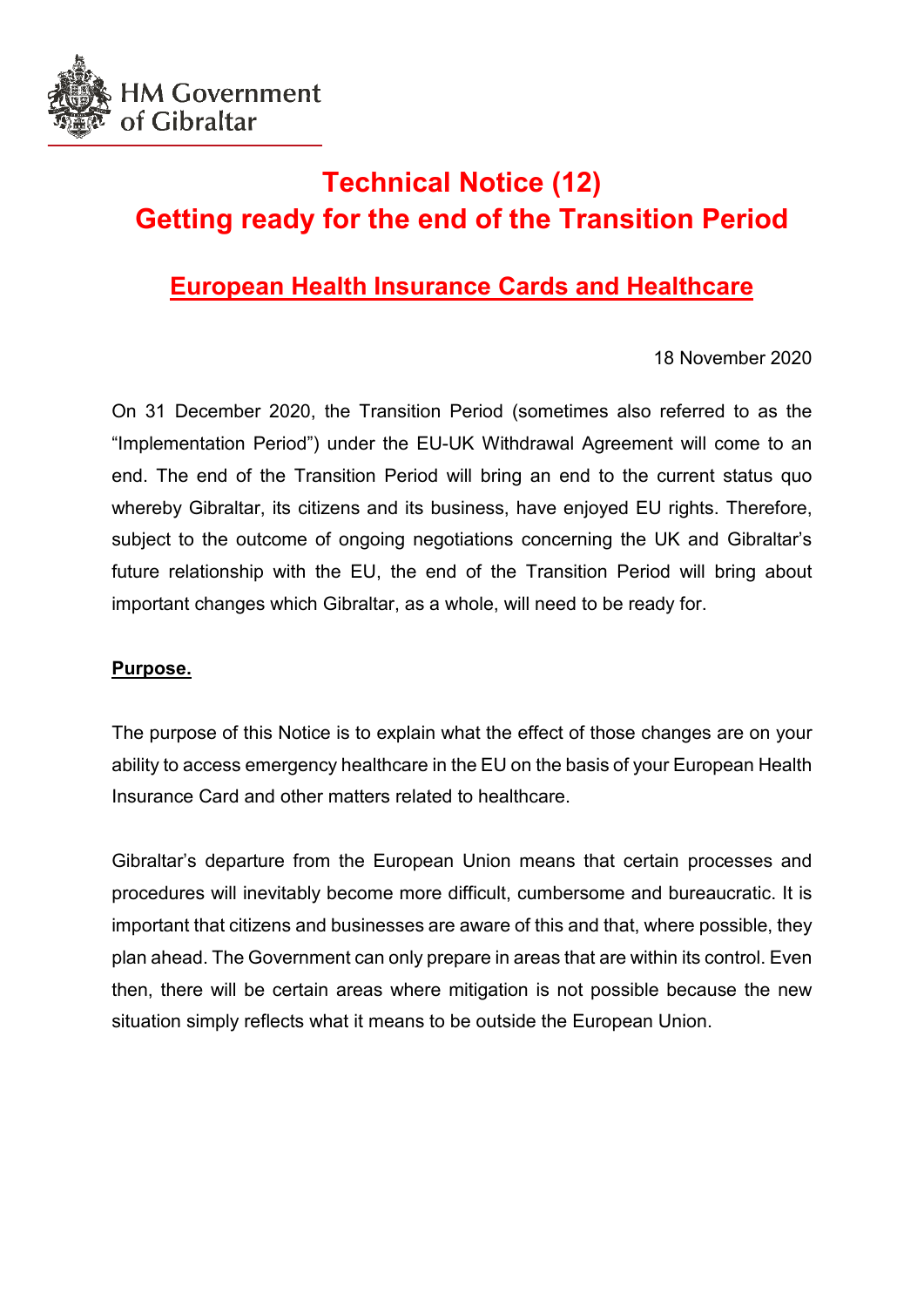

# **If there is no agreement with respect to the UK and Gibraltar's future relationship with the EU before 31 December 2020.**

## *Emergency Healthcare in the EU.*

If there is no agreement to the contrary, European Health Insurance Cards issued in Gibraltar will, as from 1 January 2021, no longer be valid in EU Member States (including Spain) for the purposes of accessing state-provided healthcare (including emergency healthcare) during a temporary stay in the EU.

Therefore, after 31 December 2020, you may not have access to free medical treatment in the EU and you could be charged for your healthcare if you do not have health cover with your travel insurance.

**In this scenario, the public is advised to ensure that, as from 1 January 2021, they have appropriate travel insurance with medical cover for any trip abroad to the European Union, including trips to Spain.** 

### *Planned Treatment in the EU.*

The default position, as from 1 January 2021, is that you may no longer be able to access GHA-funded healthcare in EU Member States on the basis of EU legislation establishing the "S2 Route" (where there were direct funding arrangements between the GHA and the relevant EU Member State) or the "EU Directive Route" (where you could apply to the GHA for reimbursement with respect to healthcare received in EU Member States).

In light of the above, the GHA has secured individual arrangements with certain Spanish private healthcare providers to allow for the continued referral of Gibraltar patients to such hospitals to receive planned treatment where necessary.